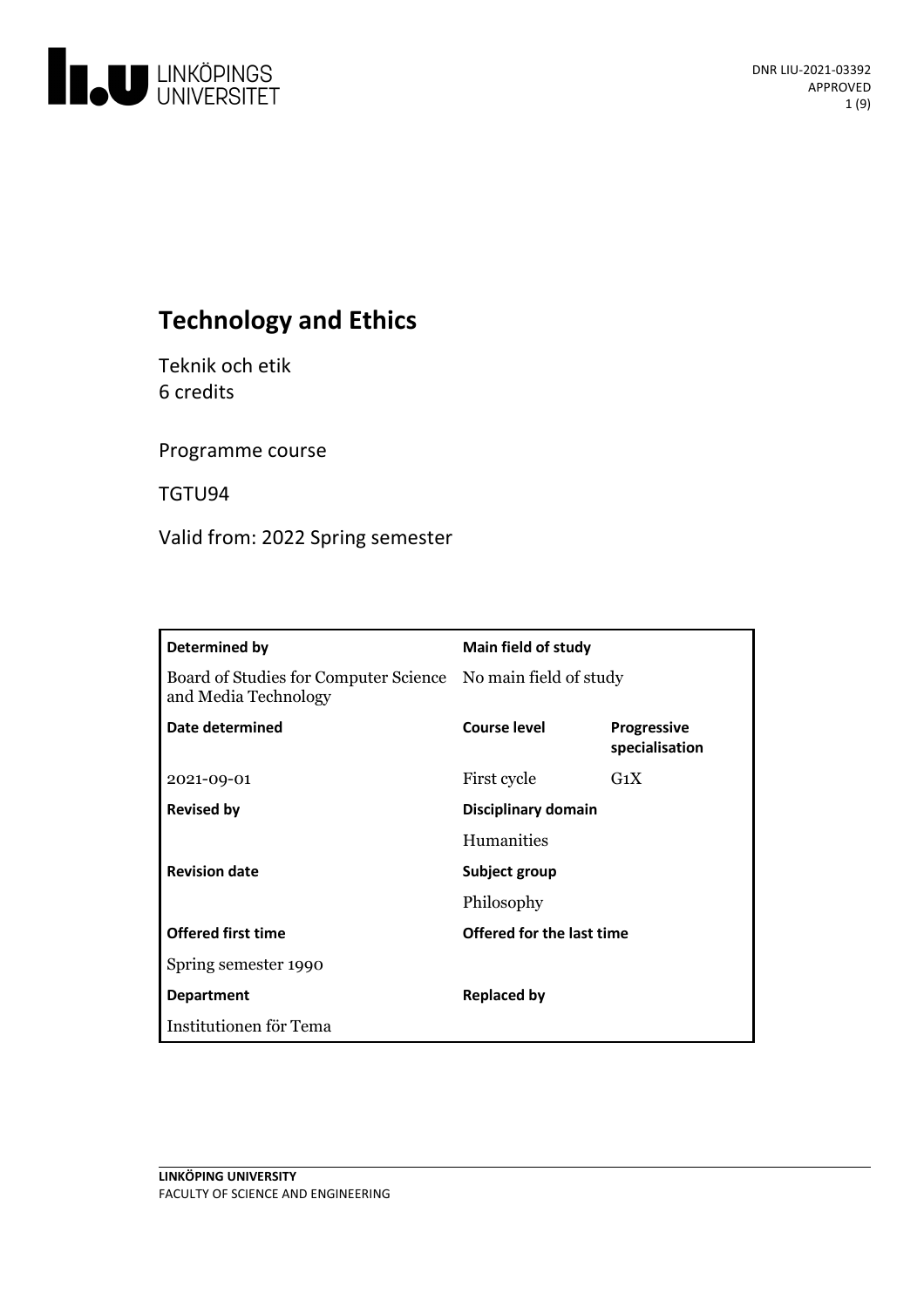# Specific information

The course can not be included in degree together with TGTU01.

# Course offered for

- Master of Science in Computer Science and Engineering
- Master of Science in Design and Product Development
- Master of Science in Energy Environment Management
- Master of Science in Industrial Engineering and Management
- Master of Science in Information Technology
- Master of Science in Chemical Biology
- Master of Science in Biomedical Engineering
- Master of Science in Computer Science and Software Engineering
- Master of Science in Mechanical Engineering
- Master of Science in Engineering Biology
- Master of Science in Applied Physics and Electrical Engineering
- Master of Science in Industrial Engineering and Management International
- Master of Science in Applied Physics and Electrical Engineering International
- Bachelor of Science in Engineering Electronics
- Bachelor's Programme in Chemistry Molecular Design
- Bachelor of Science in Computer Engineering
- Bachelor of Science in Chemical Analysis Engineering
- Bachelor's Programme in Chemical Biology
- Master of Science in Communications, Transport and Infrastructure
- Master of Science in Media Technology and Engineering
- Bachelor of Science in Civil Engineering
- Bachelor's Programme in Civic Logistics
- Master of Science in Electronics Design Engineering

## Prerequisites

Requisite general qualifications for university.

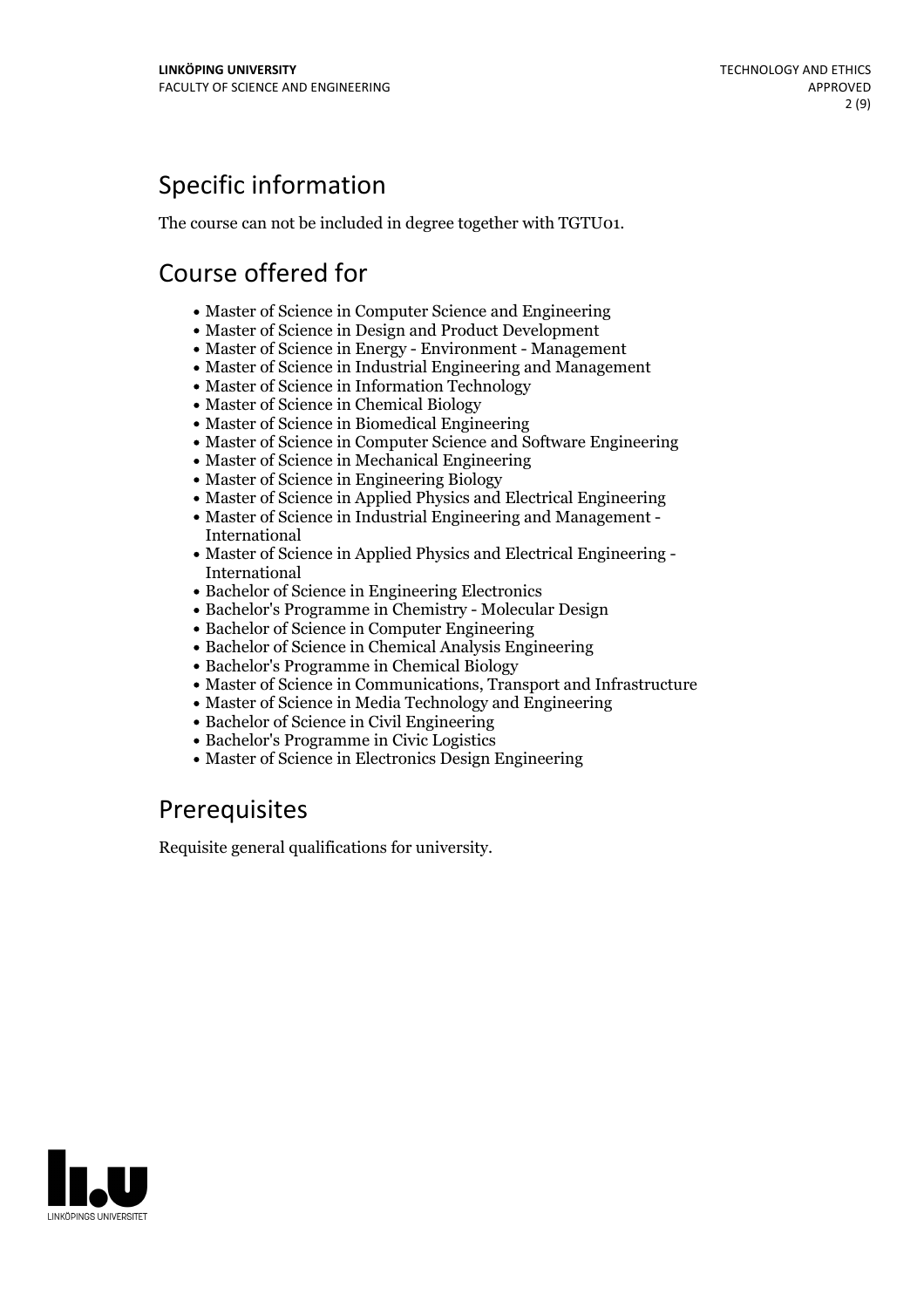## Intended learning outcomes

The central aim of the course is for the student to enhance his/her ability for ethical reflection aided by the different analytical tools of philosophical ethics with special focus on ethical challenges concerning technology and engineering. After completing the course the student shall be able to:

- Describe and explain central theories, principles and concepts within
- normative ethics.<br>• Describe and explain ethical challenges connected to the engineering profession and to technological development and application.<br>• Orally discuss, analyze and evaluate different ethical viewpoints.<br>• Apply ethical theories, principles and concepts to particular cases and
- 
- 
- situations.<br>• Take a stance on ethical issues in a constructive and argument based way.<br>• In cooperation with others in writing investigate, analyze and problematize
- an ethical issue in the form of a short paper.

## Course content

Lectures and seminars cover both general ethical theory and specific areas of technology and engineering ethics. Selection of cases for discussion and analyzis varies with the literature for the course. Areas that are covered:

Working with ethical problems: methodological issues, analytical tools and basic

concepts. Central theories, principles and concepts within normative ethics: responsibility, justice, rights, consequentialism, deontology, human dignity Technology and ethics: technological development and moral responsibility, technology assessment, surveillance and privacy, risk

Professional ethics and engineering ethics: particular cases and problems, professional codes of ethics. The course shall in general provide the participant with opportunities for reflection on his/her future professional role as an engineer and on what ethical responsibilities that may bring.

# Teaching and working methods

The scheduled parts of the course consists in lectures, seminars, instruction for paper writing and a paper seminar.

## Examination

|                                                         | TEN1 Written examination         | 4.5 credits U, 3, 4, 5 |  |  |  |  |
|---------------------------------------------------------|----------------------------------|------------------------|--|--|--|--|
|                                                         | UPG1 Written assignment, seminar | 1.5 credits U, G       |  |  |  |  |
| Attendance to at least 75% of the lectures is required. |                                  |                        |  |  |  |  |

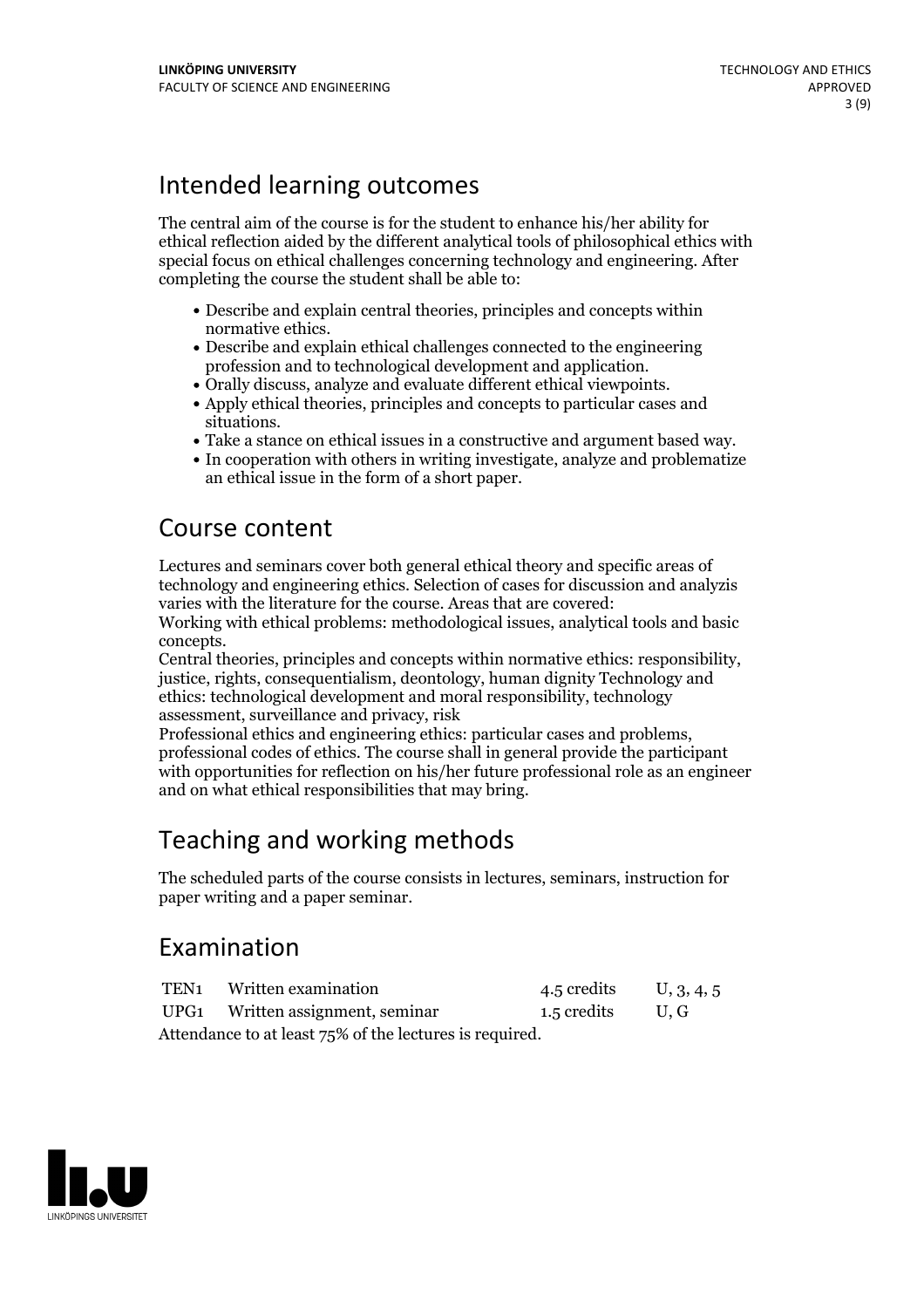## Grades

Four-grade scale, LiU, U, 3, 4, 5

# Other information

### **About teaching and examination language**

The teaching language is presented in the Overview tab for each course. The examination language relates to the teaching language as follows:

- If teaching language is "Swedish", the course as a whole could be given in Swedish, or partly in English. Examination language is Swedish, but parts
- of the examination can be in English. If teaching language is "English", the course as <sup>a</sup> whole is taught in English. Examination language is English. If teaching language is "Swedish/English", the course as <sup>a</sup> whole will be
- taught in English if students without prior knowledge of the Swedish language participate. Examination language is Swedish or English depending on teaching language.

### **Other**

The course is conducted in a manner where both men's and women's experience and knowledge are made visible and developed.

The planning and implementation of a course should correspond to the course syllabus. The course evaluation should therefore be conducted with the course syllabus as a starting point.

If special circumstances prevail, the vice-chancellor may in a special decision specify the preconditions for temporary deviations from this course syllabus, and delegate the right to take such decisions.

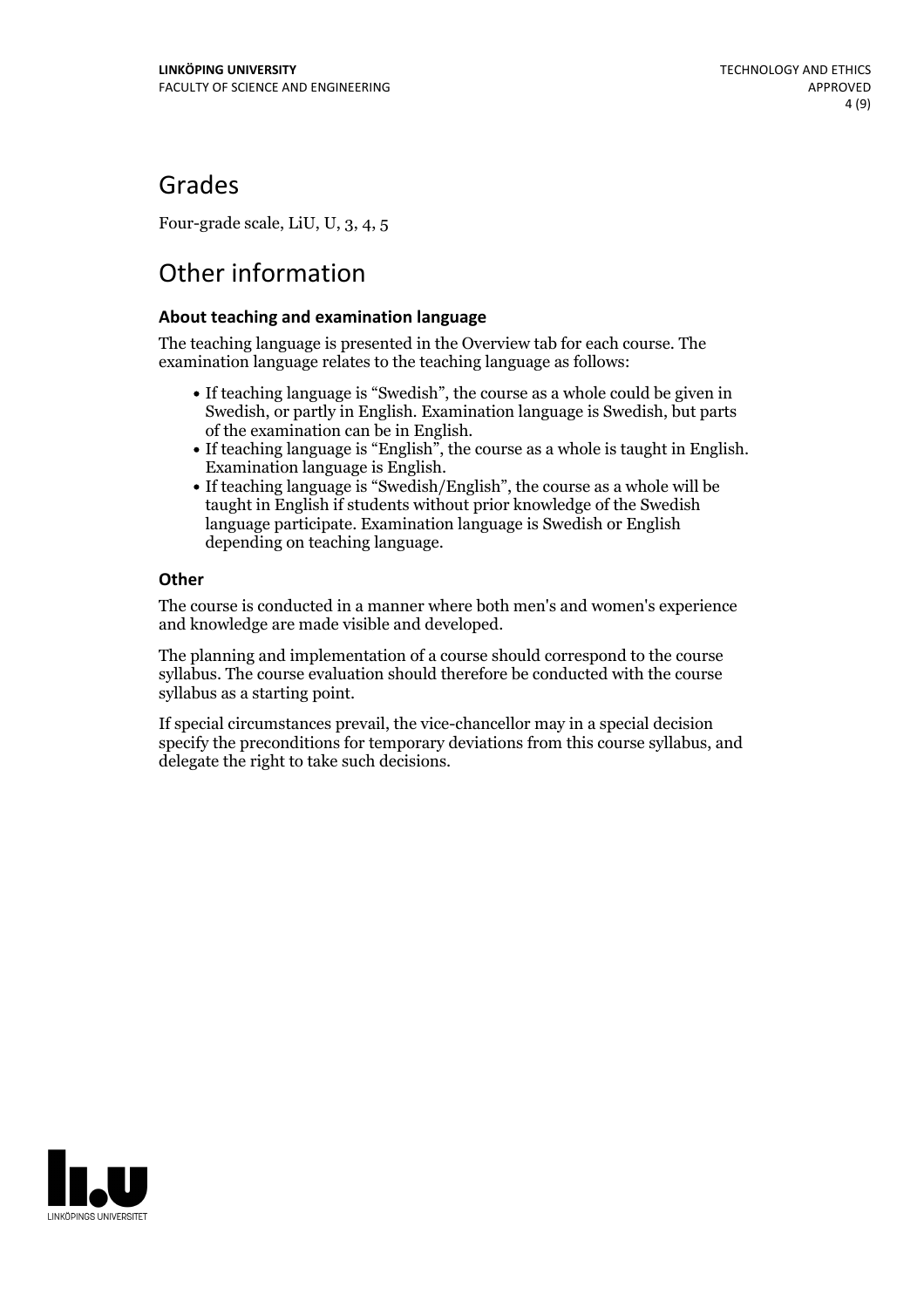# **Common rules**

## Course syllabus

A syllabus must be established for each course. The syllabus specifies the aim and contents of the course, and the prior knowledge that a student must have in order to be able to benefit from the course.

## Timetabling

Courses are timetabled after a decision has been made for this course concerning its assignment to a timetable module.

### Interruption in and deregistration from a course

The LiU decision, Guidelines concerning confirmation of participation in education (Dnr LiU-2020-02256), states that interruptions in study are to be recorded in Ladok. Thus, all students who do not participate in a course for which they have registered must record the interruption, such that the registration on the course can be removed. Deregistration from or interrupting a course is carried out using <sup>a</sup> web-based form: https://www.lith.liu.se/for- [studenter/kurskomplettering?l=en.](https://www.lith.liu.se/for-studenter/kurskomplettering?l=en)

## Cancelled courses and changes to the course syllabus

Courses with few participants (fewer than 10) may be cancelled or organised in a manner that differs from that stated in the course syllabus. The Dean is to deliberate and decide whether a course is to be cancelled or changed from the course syllabus.

## Guidelines relating to examinations and examiners

For details, see Guidelines for education and examination for first-cycle and second-cycle education at Linköping University, Dnr LiU-2020-04501 [\(http://styrdokument.liu.se/Regelsamling/VisaBeslut/917592\)](http://styrdokument.liu.se/Regelsamling/VisaBeslut/917592).

An examiner must be employed as a teacher at LiU according to the LiU Regulations for Appointments, Dnr LiU-2021-01204 [\(https://styrdokument.liu.se/Regelsamling/VisaBeslut/622784](https://styrdokument.liu.se/Regelsamling/VisaBeslut/622784)). For courses in second-cycle, the following teachers can be appointed as examiner: Professor (including Adjunct and Visiting Professor), Associate Professor (including Adjunct), Senior Lecturer (including Adjunct and Visiting Senior Lecturer), Research Fellow, or Postdoc. For courses in first-cycle, Assistant Lecturer (including Adjunct and Visiting Assistant Lecturer) can also be appointed as examiner in addition to those listed for second-cycle courses. In exceptional cases, a Part-time Lecturer can also be appointed as an examiner at both first- and second cycle, see Delegation of authority for the Board of Faculty of Science and Engineering.

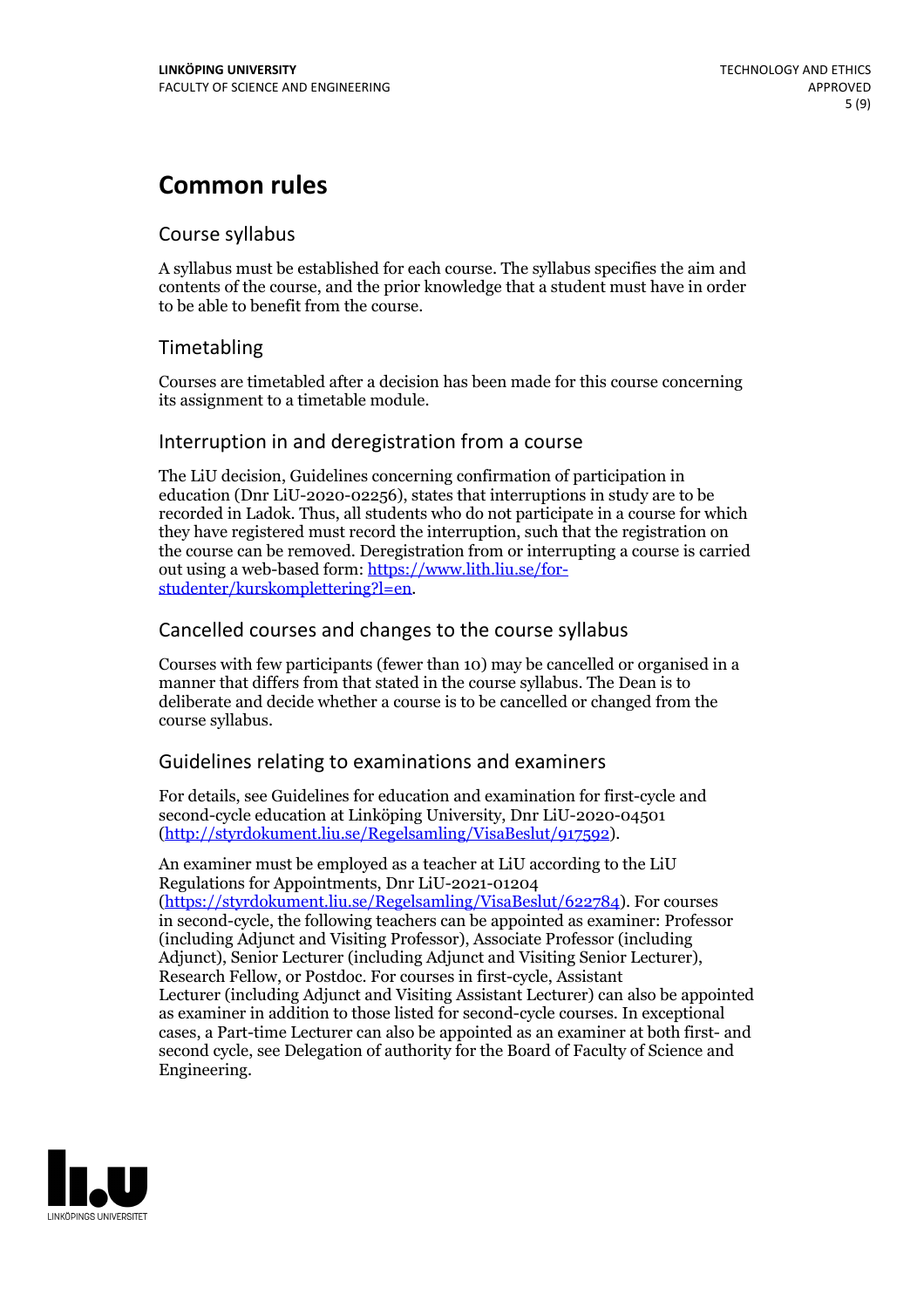## Forms of examination

#### **Principles for examination**

Written and oral examinations and digital and computer-based examinations are held at least three times a year: once immediately after the end of the course, once in August, and once (usually) in one of the re-examination periods. Examinations held at other times are to follow a decision of the faculty programme board.

Principles for examination scheduling for courses that follow the study periods:

- courses given in VT1 are examined for the first time in March, with re-examination in June and August
- courses given in VT2 are examined for the first time in May, with re-examination in August and October
- courses given in HT1 are examined for the first time in October, with re-examination in January and August
- courses given in HT2 are examined for the first time in January, with re-examination in March and in August.

The examination schedule is based on the structure of timetable modules, but there may be deviations from this, mainly in the case of courses that are studied and examined for several programmes and in lower grades (i.e. 1 and 2).

Examinations for courses that the faculty programme board has decided are to be held in alternate years are held three times during the school year in which the course is given according to the principles stated above.

Examinations for courses that are cancelled orrescheduled such that they are not given in one or several years are held three times during the year that immediately follows the course, with examination scheduling that corresponds to the scheduling that was in force before the course was cancelled or rescheduled.

When a course, or a written examination (TEN, DIT, DAT), is given for the last time, the regular examination and two re-examinations will be offered. Thereafter, examinations are phased out by offering three examinations during the following academic year at the same times as the examinations in any substitute course. If there is no substitute course, three examinations will be offered during re- examination periods during the following academic year. Other examination times are decided by the faculty programme board. In all cases above, the examination is also offered one more time during the academic year after the following, unless the faculty programme board decides otherwise. In total, 6 re-examinations are offered, of which 2 are regular re-examinations. In the examination registration system, the examinations given for the penultimate time and the last time are denoted.

If a course is given during several periods of the year (for programmes, or on different occasions for different programmes) the faculty programme board or boards determine together the scheduling and frequency of re-examination occasions.

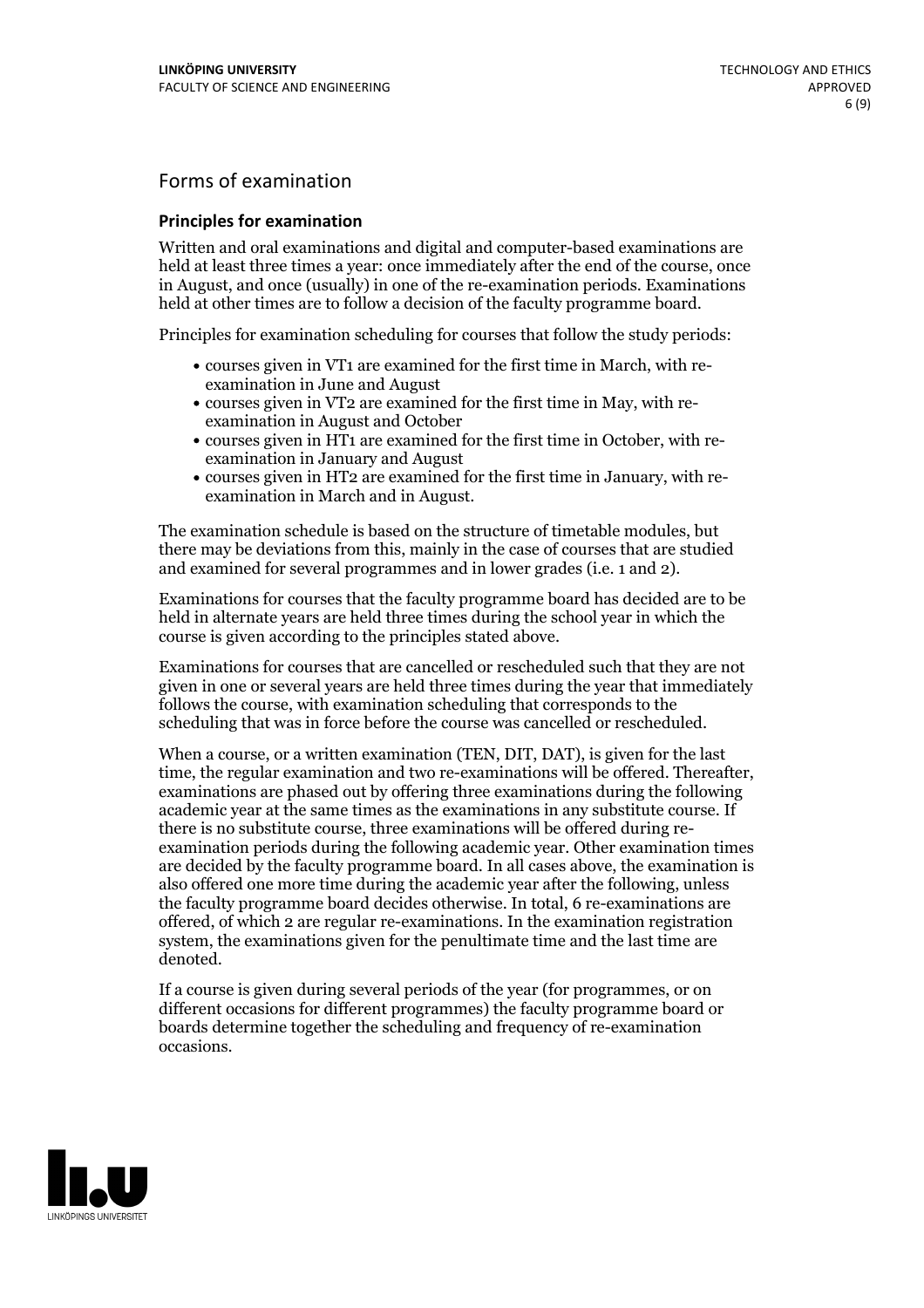### **Retakes of other forms of examination**

Regulations concerning retakes of other forms of examination than written examinations and digital and computer-based examinations are given in the LiU guidelines for examinations and examiners, [http://styrdokument.liu.se/Regelsamling/VisaBeslut/917592.](http://styrdokument.liu.se/Regelsamling/VisaBeslut/917592)

#### **Course closure**

For Decision on Routines for Administration of the Discontinuation of Educational Programs, Freestanding Courses and Courses in Programs, see DNR LiU-2021-04782. After a decision on closure and after the end of the discontinuation period, the students are referred to a replacement course (or similar) according to information in the course syllabus or programme syllabus. If a student has passed some part/parts of a closed program course but not all, and there is an at least partially replacing course, an assessment of crediting can be made. Any crediting of course components is made by the examiner.

#### **Registration for examination**

In order to take an written, digital or computer-based examination, registration in advance is mandatory, see decision in the university's rule book [https://styrdokument.liu.se/Regelsamling/VisaBeslut/622682.](https://styrdokument.liu.se/Regelsamling/VisaBeslut/622682) An unregistered student can thus not be offered a place. The registration is done at the Student Portal or in the LiU-app during the registration period. The registration period opens 30 days before the date of the examination and closes 10 days before the date of the examination. Candidates are informed of the location of the examination by email, four days in advance.

#### **Code of conduct for students during examinations**

Details are given in a decision in the university's rule book: <http://styrdokument.liu.se/Regelsamling/VisaBeslut/622682>.

#### **Retakes for higher grade**

Students at the Institute of Technology at LiU have the right to retake written examinations and digital and computer-based examinations in an attempt to achieve a higher grade. This is valid for all examination components with code "TEN", "DIT" and "DAT". The same right may not be exercised for other examination components, unless otherwise specified in the course syllabus.

A retake is not possible on courses that are included in an issued degree diploma.

#### **Grades**

The grades that are preferably to be used are Fail (U), Pass (3), Pass not without distinction  $(4)$  and Pass with distinction  $(5)$ .

- Grades U, 3, 4, 5 are to be awarded for courses that have written or digital examinations.<br>• Grades Fail (U) and Pass (G) may be awarded for courses with a large
- degree of practical components such as laboratory work, project work and

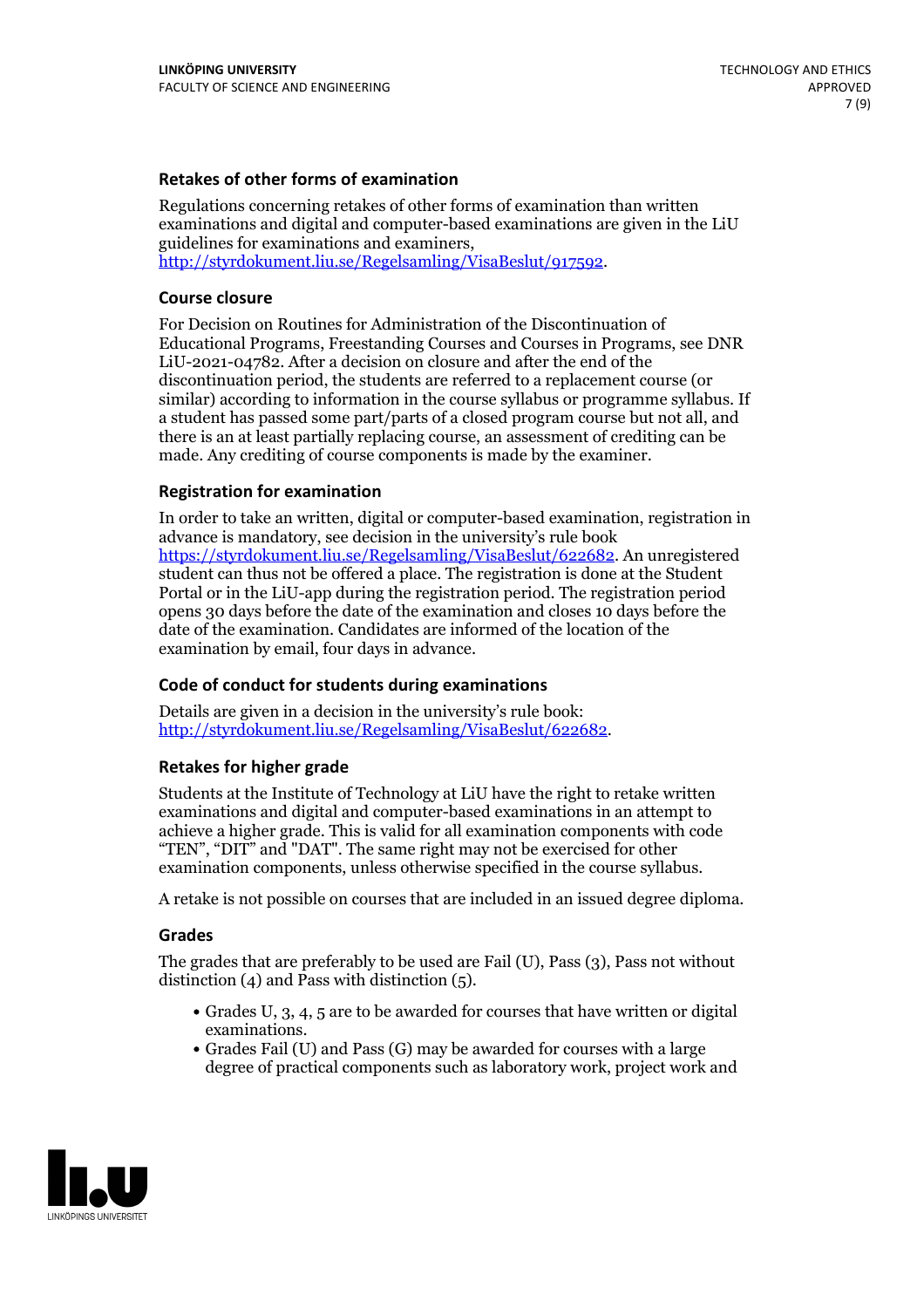group work.<br>• Grades Fail (U) and Pass (G) are to be used for degree projects and other independent work.

#### **Examination components**

The following examination components and associated module codes are used at the Faculty of Science and Engineering:

- Grades U, 3, 4, 5 are to be awarded for written examinations (TEN) and
- digital examinations (DIT).<br>• Examination components for which the grades Fail (U) and Pass (G) may be awarded are laboratory work (LAB), project work (PRA), preparatory written examination (KTR), digital preparatory written examination (DIK), oral examination (MUN), computer-based examination (DAT), home
- assignment (HEM), and assignment (UPG).<br>• Students receive grades either Fail (U) or Pass (G) for other examination components in which the examination criteria are satisfied principally through active attendance such as tutorial group (BAS) or examination item
- (MOM).<br>• Grades Fail (U) and Pass (G) are to be used for the examination components Opposition (OPPO) and Attendance at thesis presentation (AUSK) (i.e. part of the degree project).

In general, the following applies:

- 
- Mandatory course components must be scored and given <sup>a</sup> module code. Examination components that are not scored, cannot be mandatory. Hence, it is voluntary to participate in these examinations, and the voluntariness must be clearly stated. Additionally, if there are any associated conditions to
- the examination component, these must be clearly stated as well.<br>• For courses with more than one examination component with grades U,3,4,5, it shall be clearly stated how the final grade is weighted.

For mandatory components, the following applies (in accordance with the LiU Guidelines for education and examination for first-cycle and second-cycle education at Linköping University,<br>[http://styrdokument.liu.se/Regelsamling/VisaBeslut/917592\)](http://styrdokument.liu.se/Regelsamling/VisaBeslut/917592):

If special circumstances prevail, and if it is possible with consideration of the nature of the compulsory component, the examiner may decide to replace the compulsory component with another equivalent component.

For possibilities to alternative forms of examinations, the following applies (in accordance with the LiU Guidelines for education and examination for first-cycle [http://styrdokument.liu.se/Regelsamling/VisaBeslut/917592\)](http://styrdokument.liu.se/Regelsamling/VisaBeslut/917592):

If the LiU coordinator for students with disabilities has granted a student the right to an adapted examination for a written examination in an examination hall, the student has the right to it.